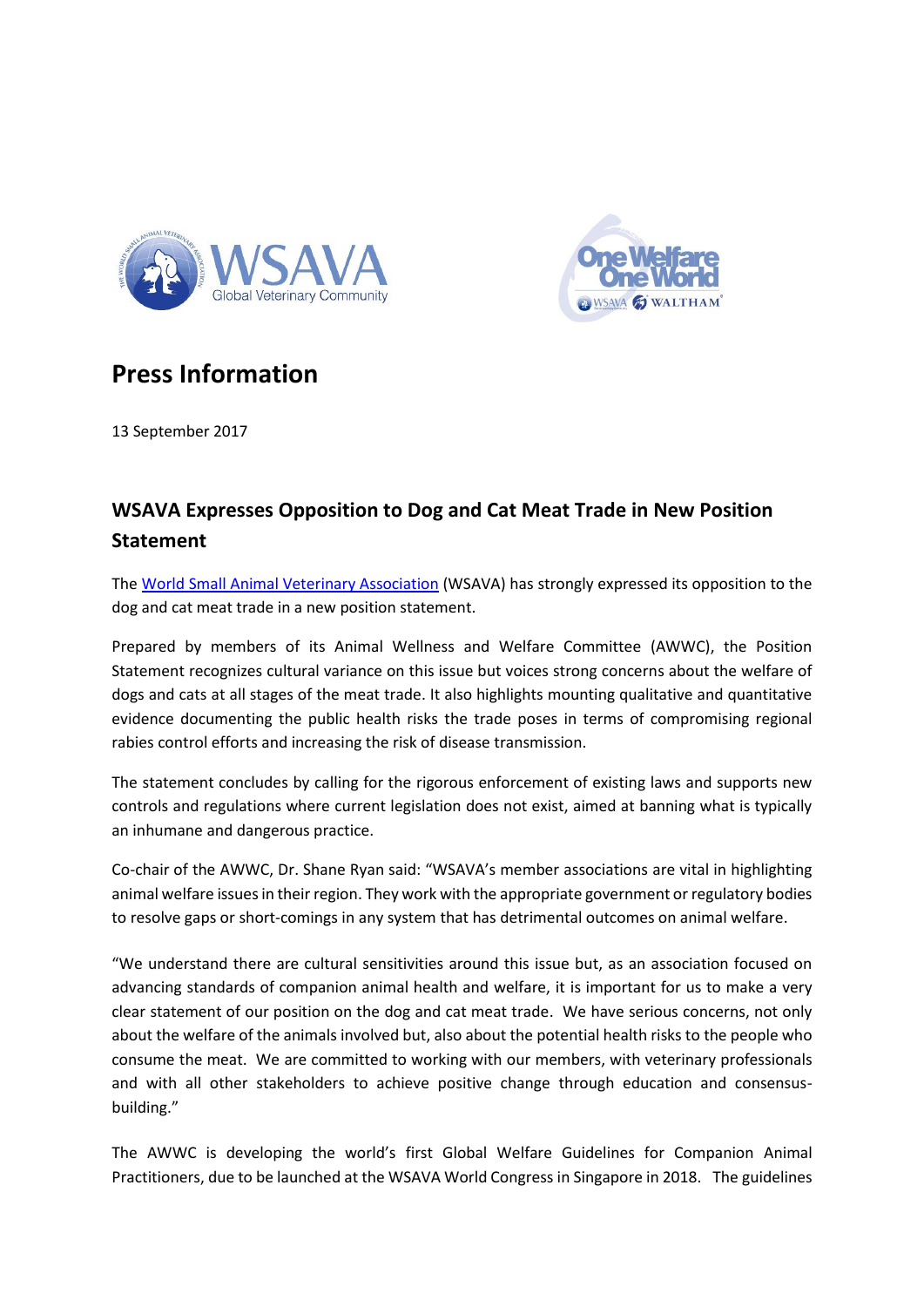will provide animal welfare advice and direction for veterinarians through all stages of the companion animal-veterinary interaction. WSAVA will promote awareness of the guidelines and encourage their adoption as widely as possible.

WSAVA represents more than 200,000 veterinarians worldwide through its 101 member associations and is focused on enhancing the clinical care and welfare of all companion animals. Its core activities include the development of WSAVA Global Guidelines in key areas of veterinary practice. These guidelines aim to support veterinarians by setting standards of care and recommendations for best practice. Vaccination, nutrition, pain management and veterinary dentistry are already served by WSAVA Guidelines.

## **For further information, please contact:**

Rebecca George, George PR, Tel: +00 44 1449 737281/+00 44 7974 161108/ email: [rebecca@georgepr.com](mailto:rebecca@georgepr.com)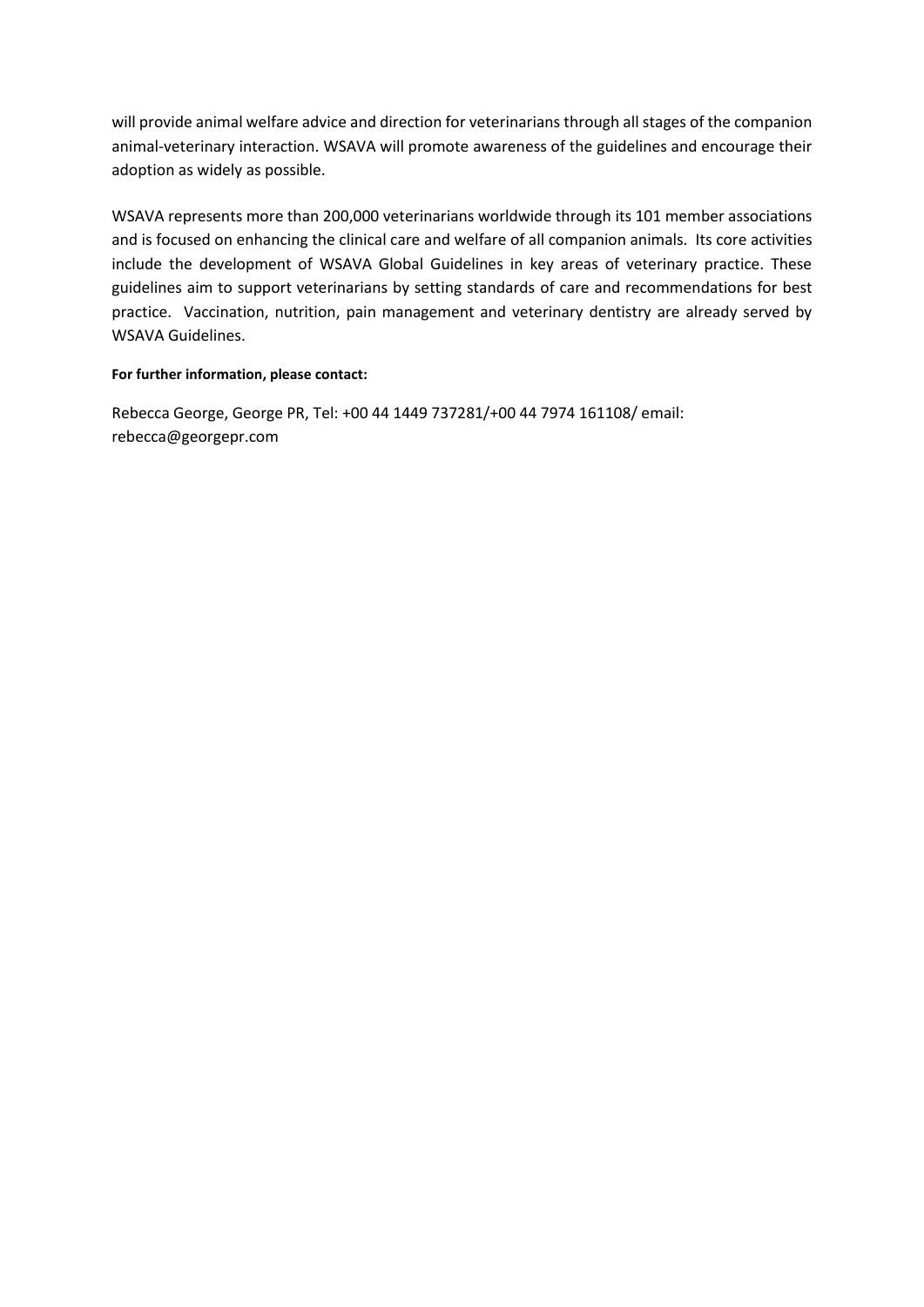



## **WSAVA POSITION STATEMENT ON THE DOG AND CAT MEAT TRADE**

The farming and trade of dogs and cats for human consumption are arguably amongst the most significant and contentious of contemporary companion animal welfare issues, particularly in areas of Asia and Africa.

<span id="page-2-0"></span>An estimated 25-30 million dogs and an unknown number of cats enter this meat trade annually.<sup>i,ii</sup> Dogs and cats may be stolen (or purchased) from their owners, taken from the streets, or sourced from farms. These animals are frequently transported long distances and then inhumanely slaughtered. Investigations have documented the severe cruelty inherent in all stages of the dog meat trade including sourcing, transport, sale, and slaughter.<sup>[i-](#page-2-0)iii</sup>

The [World Small Animal Veterinary Association](http://www.wsava.org/) (WSAVA) believes that dogs and cats are sentient beings and have the capacity to suffer. Whenever animals are under human care, their welfare must be ensured and their suffering prevented in every possible manner. We should always strive to ensure that the Five Freedoms  $iv$  are met:

- 1. **Freedom from hunger or thirst** by ready access to fresh water and a diet to maintain full health and vigour.
- 2. **Freedom from discomfort** by providing an appropriate environment including shelter and a comfortable resting area.
- 3. **Freedom from pain, injury or disease** by prevention or rapid diagnosis and treatment.
- 4. **Freedom to express normal behaviour** by providing sufficient space, proper facilities and company of the animal's own kind.
- 5. **Freedom from fear and distress** by ensuring conditions and treatment which avoid mental suffering.

The dog and cat meat trade encourages the mass and unregulated movement of unvaccinated companion animals both domestically and internationally. There is mounting qualitative and quantitative evidence documenting the public health risk the trade poses, in addition to compromising regional rabies control efforts.<sup>v</sup> The trade, slaughter and consumption of dogs poses a risk to human health in the form of disease transmission, notably from rabies, vi but also from cholera and trichinellosis. Vii, viii Studies have revealed substantial incidences of rabies-infected canine tissue in restaurants, slaughterhouses, and markets in areas where dog meat is prepared and sold.<sup>ix,x</sup>